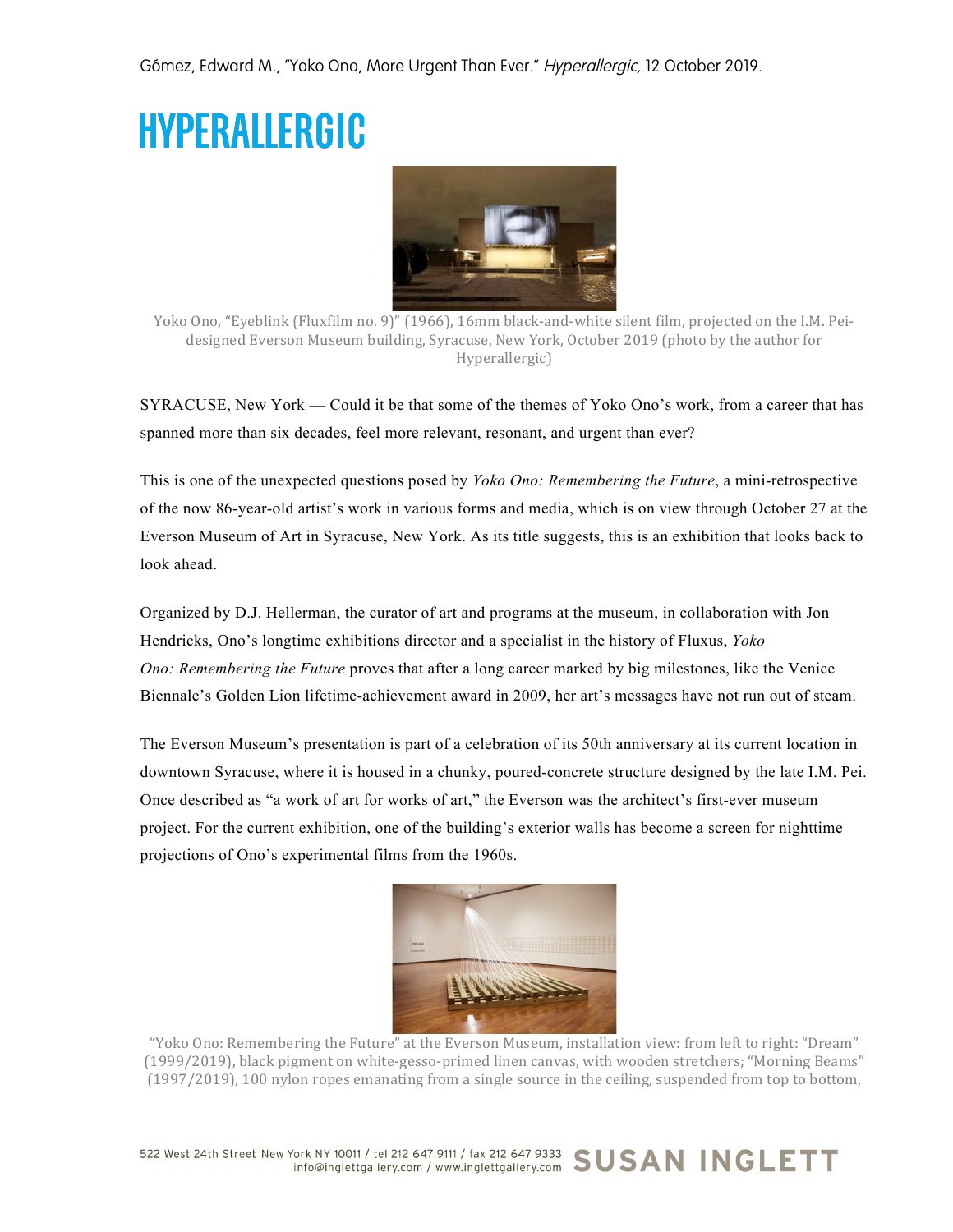## Gómez, Edward M., "Yoko Ono, More Urgent Than Ever." Hyperallergic, 12 October 2019.

anchored in concentric circles, with metal plates and artist's written text; and framed facsimile pages of the first edition of Ono's book Grapefruit,  $(1964/2015)$ ; (photo by Bill Westmoreland for Hyperallergic)

Evincing something of a valedictory air, *Yoko Ono: Remembering the Future* also emphatically points back to *This is Not Here*, Ono's first-ever museum exhibition, which the Everson presented in 1971. On that occasion, Ono's husband, John Lennon, was billed as the show's "guest artist." Several other artists who, like Ono, had been involved with Fluxus, also contributed to that exhibition, which attracted considerable media attention, thanks to Lennon and Ono's celebrity.

Ono's art was then regarded — or, more precisely, portrayed — as incomprehensible and provocative. Nevertheless, Jim Harithas, the Everson's director at the time, seized upon everything unconventional about its idealistic, participatory, ephemeral nature, and readied his staff for the inevitable media circus that would come with the arrival of a former Beatle and his art-making wife. *This is Not Here* opened on October 9, 1971, Lennon's 31st birthday and the release date, in the United States, of his *Imagine* album. *Fly*, Ono's companion record, would be issued a few weeks later.

By inviting Ono and Lennon to his museum, Harithas established the Everson as an enthusiastic outpost for conceptual art. For a few years, it maintained a certain visibility and reputation for its embrace of cuttingedge art forms before falling back into a more traditional programming groove. Harithas left, and, later, the Everson wrestled with serious financial and staffing challenges.

Looking back on her first Everson show, Ono told Syracuse University's newspaper, the *Daily Orange*, in 2011, "It was very sweet of [Harithas] to take a chance on me." She added, "Harithas is an activist who believes in revolution. My show was a revolution!"



Yoko Ono, "Painting to Hammer a Nail" (1961/1966-2019), painted wood panel, metal nails, painted hammer, chain, and artist's written text (photo by Bill Westmoreland for Hyperallergic)

Many of the works in *This is Not Here* took their cues from the text-based, instructional pieces Ono had compiled in *Grapefruit*, a book she had first published in a limited edition in 1964, and invited viewers to complete their premises by imagining how they might be executed or by actively touching, handling, or walking through objects the artist had created. ("This is an unfinished show," Ono remarked at a museum press conference before the 1971 exhibition opened.)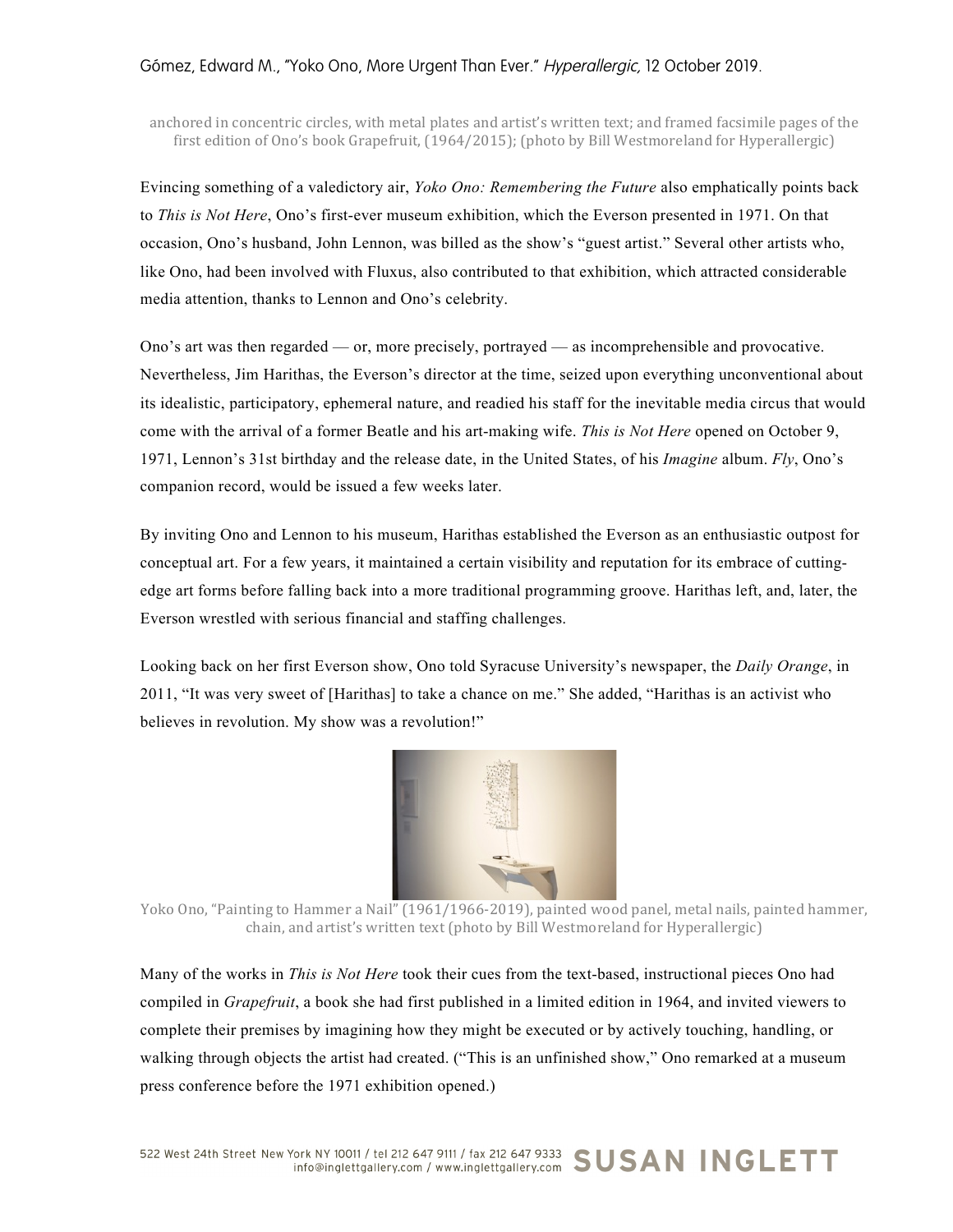Similarly, "EN TRANCE" (1990/2019), one of the works in *Yoko Ono: Remembering the Future*, invites visitors to make their way through one of several different openings — a string curtain, a slide leading down to a knee-high hole, a narrow passageway — in order to enter the exhibition's first gallery. Elsewhere, museumgoers are asked to hammer actual nails into the wooden surface of "Painting to Hammer a Nail"  $(1961/1966-2019)$ , or to sit down for a game of chess in "Play It By Trust"  $(1966/2019)$  — chess boards whose squares and movable pieces are all painted white.

Some of Ono's familiar, older works are on view, too, including "9 Concert Pieces for John Cage" (1961- 1966), a set of handwritten, instructional "scores." One such score is "Hide Piece," from 1961, which simply states, "Hide." Another, "Promise Piece," from 1966, says only, "Promise." Ono annotates each piece with a description of its first performance, noting where it had taken place. For example, she first interpreted "Promise Piece" herself in 1966 at a theater in London, where she broke a vase onstage and offered its shards as keepsakes to audience members, asking them to promise to reunite in 10 years' time to put the shattered vessel back together again.



Yoko Ono, "Play It by Trust" (1966/2019, detail), seven white-painted tables, 14 chairs, seven complete chess sets with all-white pieces, and artist's written text (photo by Bill Westmoreland for Hyperallergic)

Other early works are presented in up-to-date iterations, such as "Sky TV" (1966-2019), a closed-circuit television — today, a sleek, wall-mounted, flat-screen monitor, not an old-style cathode-ray tube — which shows a live transmission of a view of the sky above the museum building.

"Mend Piece" (1966/2019) invites visitors to repair broken pieces of pottery using scraps of ceramics manufactured by the now-defunct Syracuse China Corporation, while "Water Event" (1971/2019), a collaborative effort that was originally undertaken for Ono's earlier Everson show, offers an example of Ono collaborating with other artists, asking them to create or propose ideas for water-holding vessels, for which Ono would provide the imaginary water.

In the current exhibition, the multimedia artist Beverly Semmes offers a hand-shaped, white-clay teacup resting on a bed of fur (Surrealist Meret Oppenheim's famous fur-lined cup, deconstructed), while Sheila Pepe, an artist whose work in various media often addresses feminist and class-related themes, presents a stack of big, bright-blue sponges.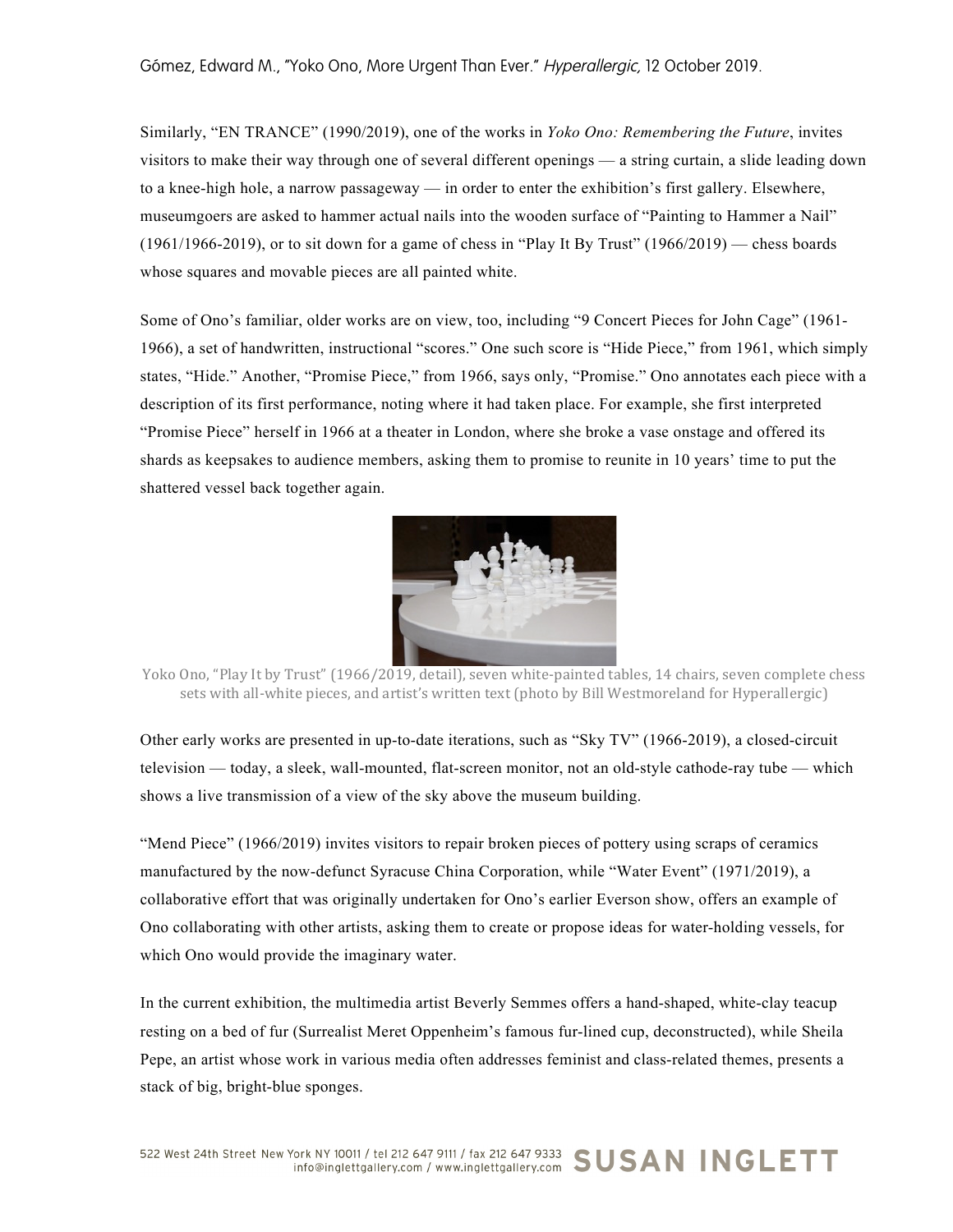Since the very beginning of her work as an artist and composer, when Ono, still a student at Sarah Lawrence College, sought a way to notate birdsong, references to vivid natural forces and phenomena have figured prominently in her art and music. Water and oceans have been two of them, along with the sky, wind, and earth, and the wonders of growth and transformation.



Yoko Ono, "Add Color (Refugee Boat)" (1960/2016-2019), boat, water-based paint (ultramarine blue, sea blue, white), and artist's written text (photo by Bill Westmoreland for Hyperallergic)

At the Everson, several updated pieces pack a timely punch. "Three Mounds," which Ono first executed in 1999 using rocks from three towns in Israel, now consists of three piles of brown dirt labeled "Women subjected to domestic violence," "Women forced into madhouse," and "Women victims of elder abuse." "Add Color (Refugee Boat)" has its roots in Ono's "Add Color Painting," which she first presented during the winter of 1960-61. Encouraged by its title, visitors to the Everson have covered this participatory work, consisting of an actual rowboat inside an empty space, with doodles and graffiti, many expressing sympathy for the plight of refugees.

By far, the most potent piece on view is "Arising," a mixed-media installation Ono first presented in Venice, Italy, in 2013. It features a video projection of plaster casts made from women's naked bodies strewn like so much refuse on a bed of twigs, while cast-off clothes are piled up nearby, and written testimonials of abuse suffered by women from around the world line the wall — painful recollections submitted to the artist via social media, along with photos showing only their authors' eyes.

One woman's testimonial states, "Thrown down the stairs and then beaten for trying to protect my child from my husband. It made me stronger." Another contributor recalls her father's "misogynistic rants" and how he degraded her mother as "a stupid woman." She writes, "I took this violent propaganda into myself and blamed myself […] learning to unconsciously hate myself as a girl."

Ono's anthem-like composition "Rising," from her 1995 record album of the same name, plays as a soundtrack to this piece. Over a swelling, two-chord riff, she offers a rousing call to self-healing, selfempowering action: "Follow your heart. Use your intuition. Make your manifestation. There's no confusion. Have courage. Have rage. We're rising."